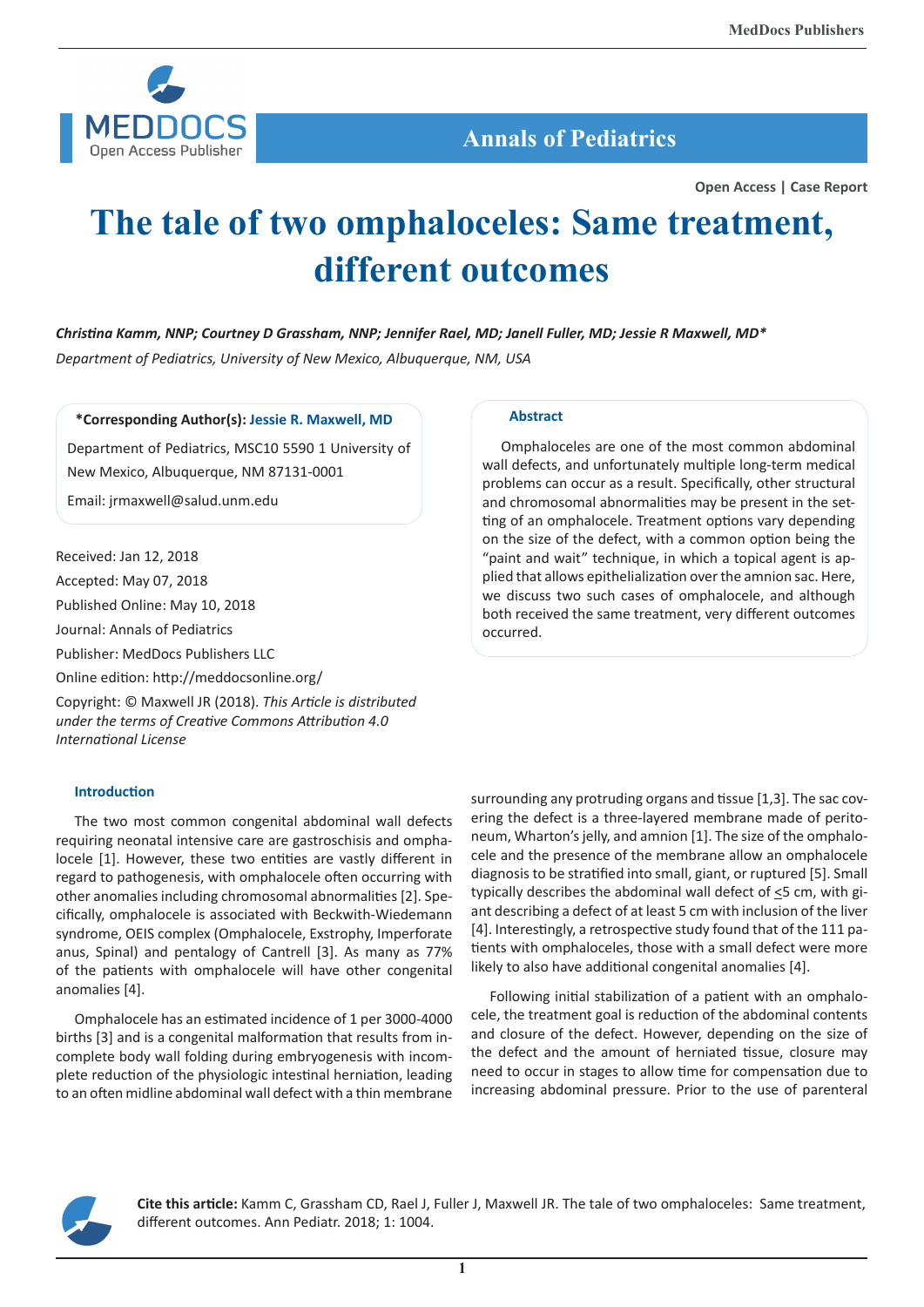nutrition, as many as 80% of infants with omphaloceles would die secondary to complications from the prolonged intestinal ileus and starvation [4]. Now, conservative management is possible and has improved the morbidity and mortality within the population. Specifically, a technique called "paint and wait" is often utilized, in which topical agents are applied to the area and covered with a dressing, which allows for epithelialization. This treatment is continued until the membrane is gone and the skin has covered the defect [2,6]. Here we discuss two cases of omphaloceles with similar treatments but different outcomes and the incidence of complications occurring with omphaloceles.

### **Case Report**

#### **Patient Presentation #1**

Baby Boy M (BBM) was diagnosed with an omphalocele on ultrasound completed at 15 weeks' gestation; repeat ultrasound at 26 weeks' gestation confirmed the omphalocele, which was considered giant and contained liver, stomach, and spleen. He was born at term (39 weeks' gestation) via a repeat cesarean section with APGAR scores of 5, 9 and 9 at 1, 5 and 10 minutes, respectively. BBM required intubation in the delivery room due to apnea after delivery. An orogastric tube (OG) was placed to decompress the stomach. The infant was transferred to the Newborn Intensive Care Unit (NICU) for further management.

Examination was significant for the presence of an omphalocele in which the liver, stomach, intestines, and inferior portion of the pericardium were included. A small serosal tear was observed in the otherwise intact sac. Pediatric surgery evaluated the patient and opted for the "paint and wait" technique. The defect was covered with Silvadene and covered with Kerlix. Additional anomalies identified after delivery included dextrocardia and undescended testes. Pediatric genetics was consulted due to the various anomalies, after which a microarray was completed with normal results showing no alterations of the loci tested.

BBM continued to have significant respiratory distress and failed several extubation attempts. He was suspected to have a central diaphragmatic hernia; subsequently, an exploratory surgery was completed at 34 days of life in an attempt to confirm the diagnosis as well as repair a hernia, if present. The thoracoscopy was difficult secondary to adhesions between the lung and the pericardium, but the area of the diaphragm visualized appeared to be intact. The patient developed a chylothorax 1 week post-op and required chest tube placement. The infant was transitioned to a fat free formula until resolution of the chylothorax, after which he transitioned back to breast milk. Likely secondary to the pulmonary abnormalities, BBM was not able to extubate. A tracheostomy was placed on day of life 48, which was well tolerated.

Oral feeding was attempted, but feeds were unsuccessful secondary to oral aversion. A gastrostomy tube was discussed; however, the anatomical positioning of the stomach was unclear, and thus the patient was not a good candidate for the procedure. Therefore, BBM was continued on nasogastric feeds, which were continued at discharge.

BBM was discharged home after 118 days in the NICU. He was referred to the Pediatric Ventilator Clinic for home management of respiratory support and to Early Intervention services for continuing home therapy. Multiple subspecialists followed him after discharge, including: pediatric surgery, pediatric cardiology, pediatric ear, nose and throat, and pediatric pulmonology.

He was re-admitted at 3 years of age for an exploratory laparotomy, during which there was lysis of adhesions, repair of the central diaphragmatic hernia with prosthetic patch, an abdominal wall reconstruction with component separation closure with prosthetic patch, and an inversion appendectomy. Approximately 6 months later, he underwent tracheostomy decannulation, which was well tolerated. He has been hospitalized for respiratory infections and pneumonias but remains on room air without supplemental respiratory support required. He also is able to take some oral nutrition, with the gastrostomy tube used for additional nutrition and hydration.

### **Patient Presentation #2**

Baby Girl B (BGB) was diagnosed with an omphalocele at 12 weeks' gestation. The prenatal course was complicated by a dichorionic, diamniotic pregnancy, with BGB being twin "B". Prenatal labs were also significant for group B streptococcus positive, hepatitis C positive, and gonorrhea positive in the first trimester with a negative test of cure. The mother of BGB had a history of poly-substance abuse including methamphetamines, heroin, cocaine, and marijuana. BGB was born at 34 weeks' gestation via an elective cesarean section due to intrauterine growth restriction in the setting of an omphalocele of BGB. The APGAR scores were 4, 7, and 8 at 1, 5, and 10 minutes, respectively, with the infant requiring Positive Pressure Ventilation (PPV) due to poor respiratory effort and bradycardia. An OG was quickly placed to decompress the stomach. She was transported to the NICU on Continuous Positive Airway Pressure (CPAP) due to increased work of breathing with grunting and retractions observed.

Pediatric surgery was called to evaluate the patient, and a "paint and wait" approach was taken. Silvadene was applied to the defect and covered with Kerlix. BGB was started on feeds, and able to tolerate oral feeds once her respiratory distress resolved. However, at three months of age the patient developed a septic ileus. The sepsis evaluation revealed a urinary tract infection with Enterococcus faecalis. During this period, the sac covering the omphalocele ruptured with evisceration of 15 centimeters of small intestine. BGB had surgery completed in which the intestine was returned to the abdominal cavity and the defect was covered with a Vicrylpatch. At four months of age, the patient returned to the OR for excision of an eschar, adhesion lysis, ileal resection, and silo placement. A few days later she required further debridement of the necrotic ileostomy at which time a Vicryl mesh closure of the abdominal wall occurred. A fistula developed with small bowel obstruction, at which time negative-pressure wound therapy was placed followed by split thickness grating from the left thigh. Concern arose for a graft site infection and BGB was treated with antibiotics; she had the ileostomy closed and gastrostomy tube placed at 11 months of age, which was used at time of discharge.

Throughout the hospital course, BGB was intubated for procedures and initially was able to tolerate brief extubation periods. However, with each extubation attempt it became more difficult for the patient to tolerate non-invasive modes of ventilatory support. At four months of age she had significant respiratory distress and failed extubation, with a bronchoscopy showing airway edema leading to placement of a tracheostomy. Additional complications occurred including volume overload requiring intermittent courses of Lasix and colonization of the